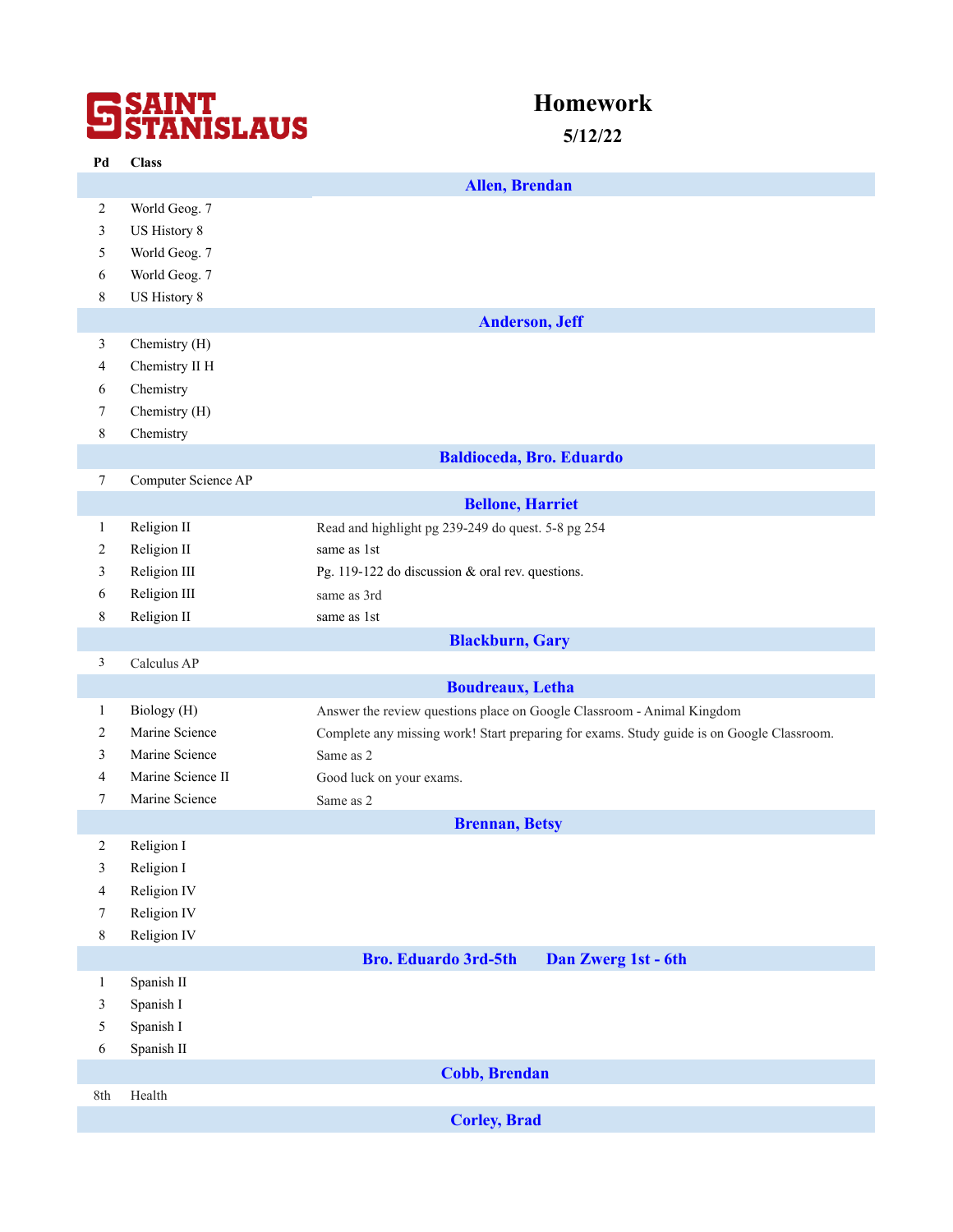| 3                | Geometry                                   |                                                                          |
|------------------|--------------------------------------------|--------------------------------------------------------------------------|
| 6                | Geometry                                   |                                                                          |
| 7                | Geometry                                   |                                                                          |
|                  |                                            | Daigle, D.P.                                                             |
| $\overline{4}$   | English III                                | Rough draft of research paper due tomorrow @ midnight on turnitin.com    |
|                  |                                            | Doescher, Sam                                                            |
| $\,8\,$          | Personal Finance                           |                                                                          |
|                  |                                            | <b>Dossett, Irby</b>                                                     |
| $\mathbf{1}$     | English 8                                  |                                                                          |
| $\overline{c}$   | English 7                                  |                                                                          |
|                  |                                            |                                                                          |
| 3                | English 7<br>English 7                     |                                                                          |
| 5<br>$8\,$       | English 8                                  |                                                                          |
|                  |                                            |                                                                          |
|                  |                                            | <b>Encrapera, Nate</b>                                                   |
| $\mathbf{1}$     | Digital Media                              |                                                                          |
| 5                | $\ensuremath{\mathop{\mathrm{PE}}}\xspace$ |                                                                          |
| 6                | $\ensuremath{\mathop{\mathrm{PE}}}\xspace$ |                                                                          |
|                  |                                            | Gay, Evan                                                                |
| $\mathbf{1}$     | Economics                                  |                                                                          |
| 2                | World History                              |                                                                          |
| 3                | World History                              |                                                                          |
| $\sqrt{6}$       | Economics                                  |                                                                          |
| $\boldsymbol{7}$ | <b>US History</b>                          |                                                                          |
|                  |                                            | <b>Gemelli, Mike</b>                                                     |
| 5                | Algebra I                                  | Complete Practice quiz handed out in class. Quiz Postponed until Monday. |
| $\sqrt{6}$       | Algebra                                    | same as 5th                                                              |
|                  |                                            | <b>Grieves, Daniel</b>                                                   |
| $\mathbf{1}$     | Religion 7                                 |                                                                          |
| 3                | Religion 7                                 |                                                                          |
| 6                | $\ensuremath{\mathop{\mathrm{PE}}}\xspace$ |                                                                          |
| 7                | Religion 7                                 |                                                                          |
| $8\,$            | $\ensuremath{\mathop{\mathrm{PE}}}\xspace$ |                                                                          |
|                  |                                            | Haberman, John                                                           |
| $\overline{2}$   | World History (AP)                         | See assignment on email.                                                 |
| $\overline{4}$   | AP Euro History                            |                                                                          |
| 6                | US Gov't                                   |                                                                          |
| $\boldsymbol{7}$ | US History (AP)                            |                                                                          |
|                  |                                            | Harris, Christian                                                        |
| $\mathbf{1}$     | English IV AP                              |                                                                          |
| 2                | English IV (H)                             |                                                                          |
| 3                | English IV                                 |                                                                          |
| 6                | Yearbook                                   |                                                                          |
|                  |                                            |                                                                          |
|                  |                                            | <b>Kayes</b> , Jennifer                                                  |

English III (AP) Common App due Tuesday

Algebra I (H)

English III (H) Hysteria and Trading due tomorrow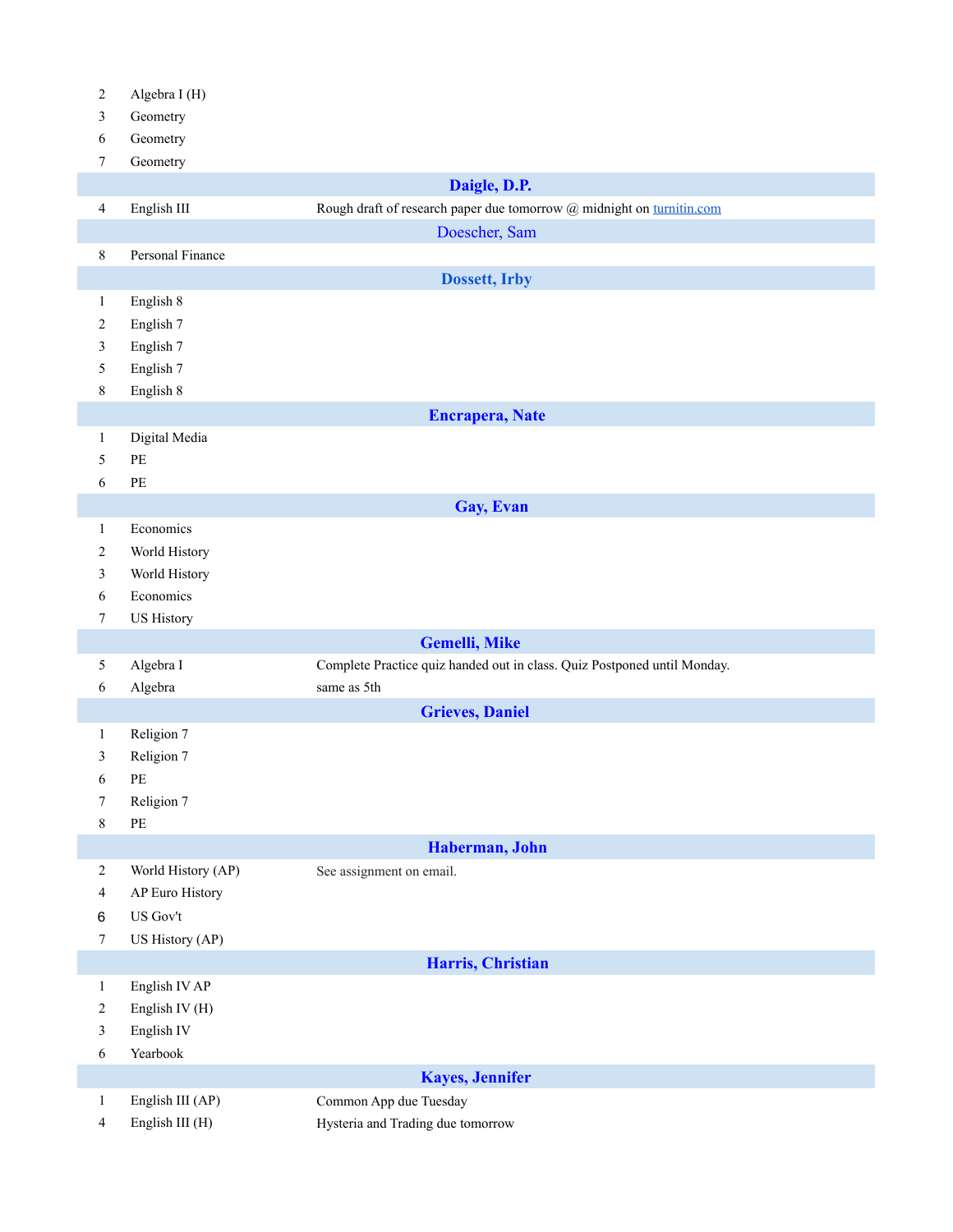| 6                    | French I                    | Duolingo                                                                                     |  |  |  |  |
|----------------------|-----------------------------|----------------------------------------------------------------------------------------------|--|--|--|--|
| 7                    | French II                   | Duolingo                                                                                     |  |  |  |  |
| 8                    | French IV                   | Duolingo                                                                                     |  |  |  |  |
|                      | <b>Lawson, Cathy</b>        |                                                                                              |  |  |  |  |
| $\overline{2}$       | Health                      |                                                                                              |  |  |  |  |
| 4                    | Ceramics                    |                                                                                              |  |  |  |  |
| 6                    | Visual Arts I               |                                                                                              |  |  |  |  |
| 7                    | Ceramics                    |                                                                                              |  |  |  |  |
| $\,$ $\,$            | Visual Arts I               |                                                                                              |  |  |  |  |
|                      |                             | <b>Logan, Mark</b>                                                                           |  |  |  |  |
| 1                    | Religion 8                  | Make-up any missing work or tests. Exam Study Guide due Monday 5/16                          |  |  |  |  |
| $\overline{c}$       | Keyboarding                 | Unit L & M presentations; make up any missing test or work Exam Study Guide due Tuesday 5/17 |  |  |  |  |
| 3                    | Keyboarding                 | Same as 2nd                                                                                  |  |  |  |  |
| $\tau$               | $\operatorname{ICT} \amalg$ | Same as 2nd                                                                                  |  |  |  |  |
| 8                    | Religion 8                  | Same as 1st                                                                                  |  |  |  |  |
|                      | <b>Mancevski, Therese</b>   |                                                                                              |  |  |  |  |
| 6                    | College & Career Planning   | Study for final exam.                                                                        |  |  |  |  |
|                      |                             | <b>McRaney, Stace</b>                                                                        |  |  |  |  |
| $\mathbf{1}$         | World History               |                                                                                              |  |  |  |  |
|                      |                             | <b>Robinson</b> , Jake                                                                       |  |  |  |  |
| $\mathbf{1}$         | Math 7                      |                                                                                              |  |  |  |  |
| $\overline{c}$       | Pre-Algebra                 |                                                                                              |  |  |  |  |
| 3                    | Pre-Algebra                 |                                                                                              |  |  |  |  |
| 5                    | Math 7                      |                                                                                              |  |  |  |  |
| 8                    | Math 7                      |                                                                                              |  |  |  |  |
|                      |                             | <b>Robabaugh, Daniel</b>                                                                     |  |  |  |  |
| $\overline{2}$       | Percussion                  |                                                                                              |  |  |  |  |
| 5                    | Beg. Band (JH)              |                                                                                              |  |  |  |  |
| 6                    | <b>Band II</b>              |                                                                                              |  |  |  |  |
| 8                    | Adv. Band                   |                                                                                              |  |  |  |  |
|                      |                             | Roy, Jordan                                                                                  |  |  |  |  |
| $\mathbf{1}$         | Algebra II                  |                                                                                              |  |  |  |  |
| $\overline{c}$       | Trig/Pre-Calculus           |                                                                                              |  |  |  |  |
| 3                    | Trig/Pre-Calculus           |                                                                                              |  |  |  |  |
| 6                    | Algebra II                  |                                                                                              |  |  |  |  |
| $\tau$               | Algebra II (H)              |                                                                                              |  |  |  |  |
|                      |                             | <b>Sutherlin, Connor</b>                                                                     |  |  |  |  |
| $\mathbf{1}$         | English II (H)              | Read Chapters 16-17 of CITR                                                                  |  |  |  |  |
| 3                    | English II                  | Finish Night                                                                                 |  |  |  |  |
| 4                    | English II                  | Finish Night                                                                                 |  |  |  |  |
| 7                    | Enclish I (H)               | Make a list of Unit 14 & 15 vocab words.                                                     |  |  |  |  |
| $8\,$                | English I                   | Make a list of Unit 14 & 15 vocab words.                                                     |  |  |  |  |
| <b>Tusa, Kristen</b> |                             |                                                                                              |  |  |  |  |
| $\mathbf{1}$         | AA 10-12                    | Read over information in your textbook or your notes for each subject.                       |  |  |  |  |
| 3                    | AA 10-12                    | 1 and 3 Read over information in your textbook or your notes for each subject.               |  |  |  |  |
| 4                    | Psycology                   |                                                                                              |  |  |  |  |